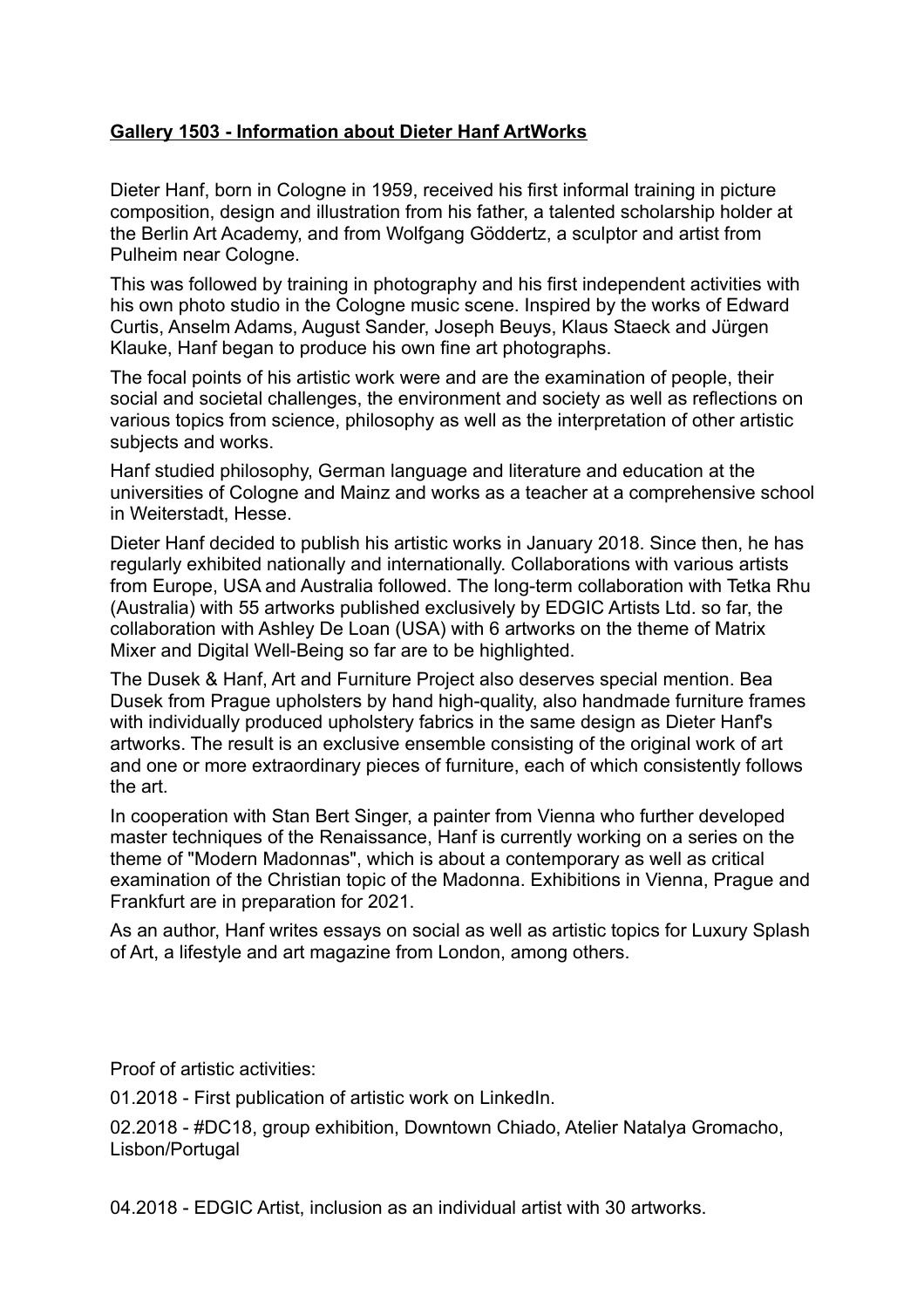06.2018 - EDGIC Artist, inclusion as art collaboration with Tetka Rhu from Australia, as Rhu & Hemp Art Collaboration with 55 artworks by now

06.2018 - Eye Photo-Magazine, Feature Dieter Hanf, Vienna/Austria

05.2019 - International Art Exhibition, Galerie Achtzig, Berlin/Germany

06.2019 - Moon Dreaming, 50th anniversary of Moon Landing, group exhibition, Galeria Monteoliveto at Galerie Etienne de Causans Paris/France

07.2019 - Moon Dreams, 3D virtual solo exhibition, Kunstmatrix, Berlin

08.2019 - ArtExpo Zurich, group exhibition, Artbox Project 1.0, Zurich/Switzerland

08.2019 - Foundation of the international Dusek & Hanf Art and Furniture Project, collaboration with Bea Dusek, designer from Prague, Czech Republic

11.2019 - Welcome to the Pleasure Dome, 3D virtual solo exhibition, Kunstmatrix, Berlin

03.2020 - Open Eye Barcelona, group exhibition, Artbox Project 1.0, Barcelona/Spain, due to repeated Corona restrictions postponed to spring 2021

03.2020 - Evolution of Photography, Online auction of photography, Phi Auction, New York/USA

08.2020 - 50-minute exclusive interview on the Dusek & Hanf - Art and Furniture Project in the TV show Celeb Spotlight, That Channel, Vancouver/Canada

09.2020 - Representation with 10 artworks and an art/furniture project "Passion", at MJR Gallery, London, Great Britain

09.2020 - Representation with 10 artworks at Oyster Gallery, Lahore/Pakistan

10.2020 - Photography Landscapes, online auction of photography, Phi Auctions, New York/USA

10.2020 - Representation with 10 artworks at Baker Howard Contemporary, London, Great Britain

11.2020 - Publication of an article about the Dusek & Hanf Art and Furniture Project in the art magazine Luxury Splash of Art, London Great Britain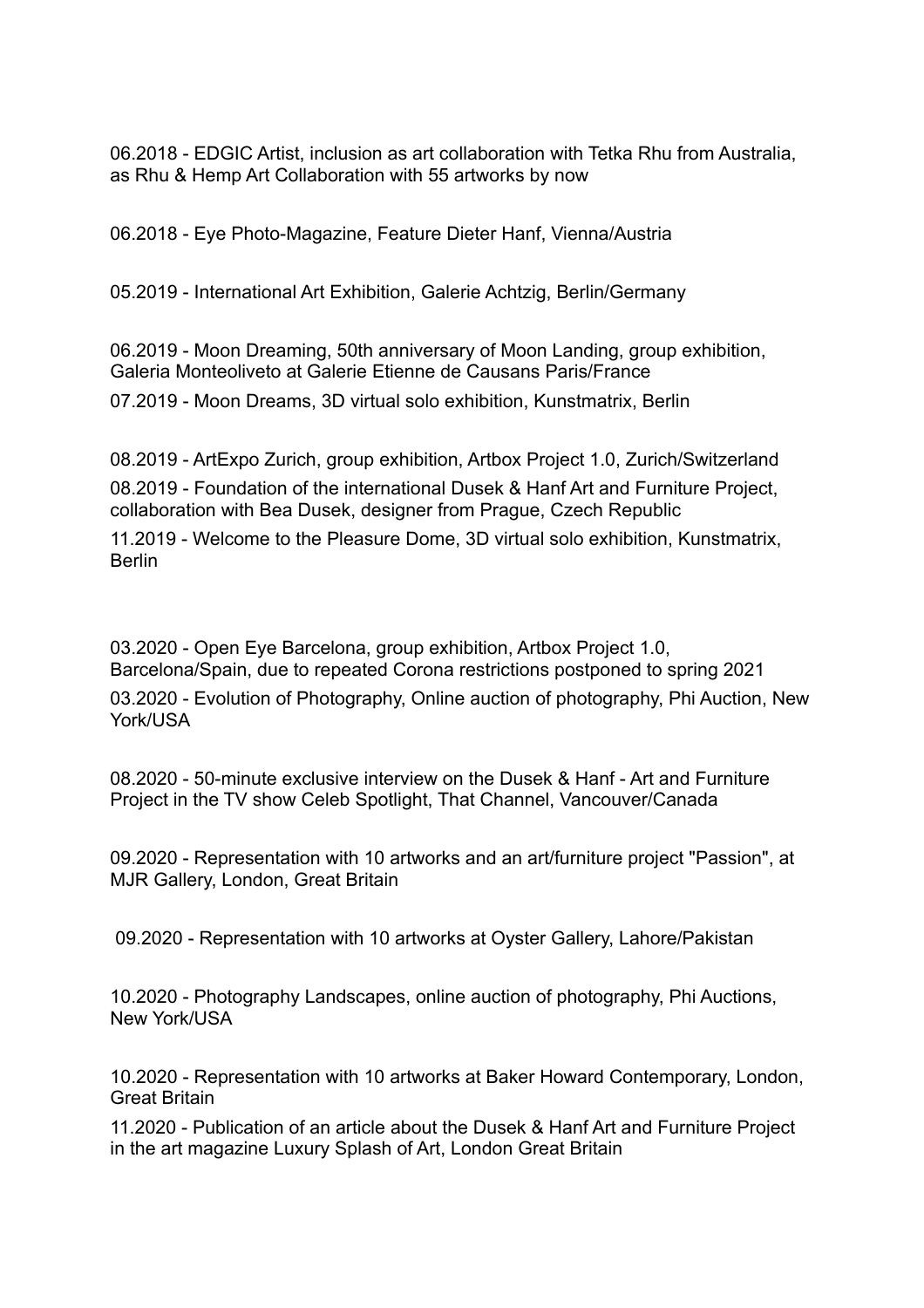12.2020 - Participation in the group exhibition "Landscapes of Form - From the Angelic to the Grotesque", Baker Howard Contemporary, The Black and White House, Soho, London, Great Britain

02.2021 - Contemporary Art, online auction of contemporary artworks, Phi Auctions, New York/USA

03.2021 - Representation by Galerie Makowski, Berlin

- 04.2021 Representation by Galerie 1503, Vienna
- 04.2021 Dubai World Art Fair, Makowski Gallery
- 08.2021 Affordable Art Hong Kong, Makowski Gallery
- 08.2021 Art3F Monaco, Makowski Gallery
- 08.2021 01.2022 #LABdigitalArt, group exhibition, ArtLAB, Darmstadt
- 09.2021 Int. Contemporary Art Fair Paris, Makowski Gallery
- 10.2021 ARTMUC, Art Fair Munich, Makowski Gallery
- 11.2021 Discovery Art Fair Frankfurt, Gallery 1503

## **Galerie 1503 – Informationen zu Dieter Hanf ArtWorks**

Dieter Hanf, geboren 1959 in Köln, bekam seine erste informelle Ausbildung in Bildkomposition, Gestaltung und Illustration durch seinen Vater, einen begabten Stipendiaten der Berliner Kunstakademie sowie von Wolfgang Göddertz, einem Bildhauer und Künstler aus Pulheim bei Köln.

Es folgte eine Ausbildung in Fotografie sowie erste selbstständige Tätigkeiten mit eigenem Fotostudio in der Kölner Musikszene. Inspiriert durch die Arbeiten von Edward Curtis, Anselm Adams, August Sander, Joseph Beuys, Klaus Staeck sowie Jürgen Klauke, begann Hanf mit eigenen Fine Art Fotografien.

Schwerpunkte seiner künstlerischen Arbeiten waren und sind die Auseinandersetzungen mit Menschen, deren sozialen und gesellschaftlichen Herausforderungen, Umwelt und Gesellschaft sowie Reflektionen zu verschiedenen Themen aus Wissenschaft, Philosophie sowie Interpretation anderer künstlerischer Fächer und Arbeiten.

Hanf studierte Philosophie, Germanistik und Pädagogik an den Universitäten Köln und Mainz und arbeitet als Lehrer an einer Gesamtschule in Weiterstadt, Hessen.

Dieter Hanf entschied sich im Januar 2018 seine künstlerischen Arbeiten zu veröffentlichen. Seitdem stellt er regelmäßig national und international aus. Es folgten Kooperationen mit verschiedenen Künstlern aus Europa, USA und Australien. Hervorzuheben sind die langjährige Zusammenarbeit mit Tetka Rhu (Australien) mit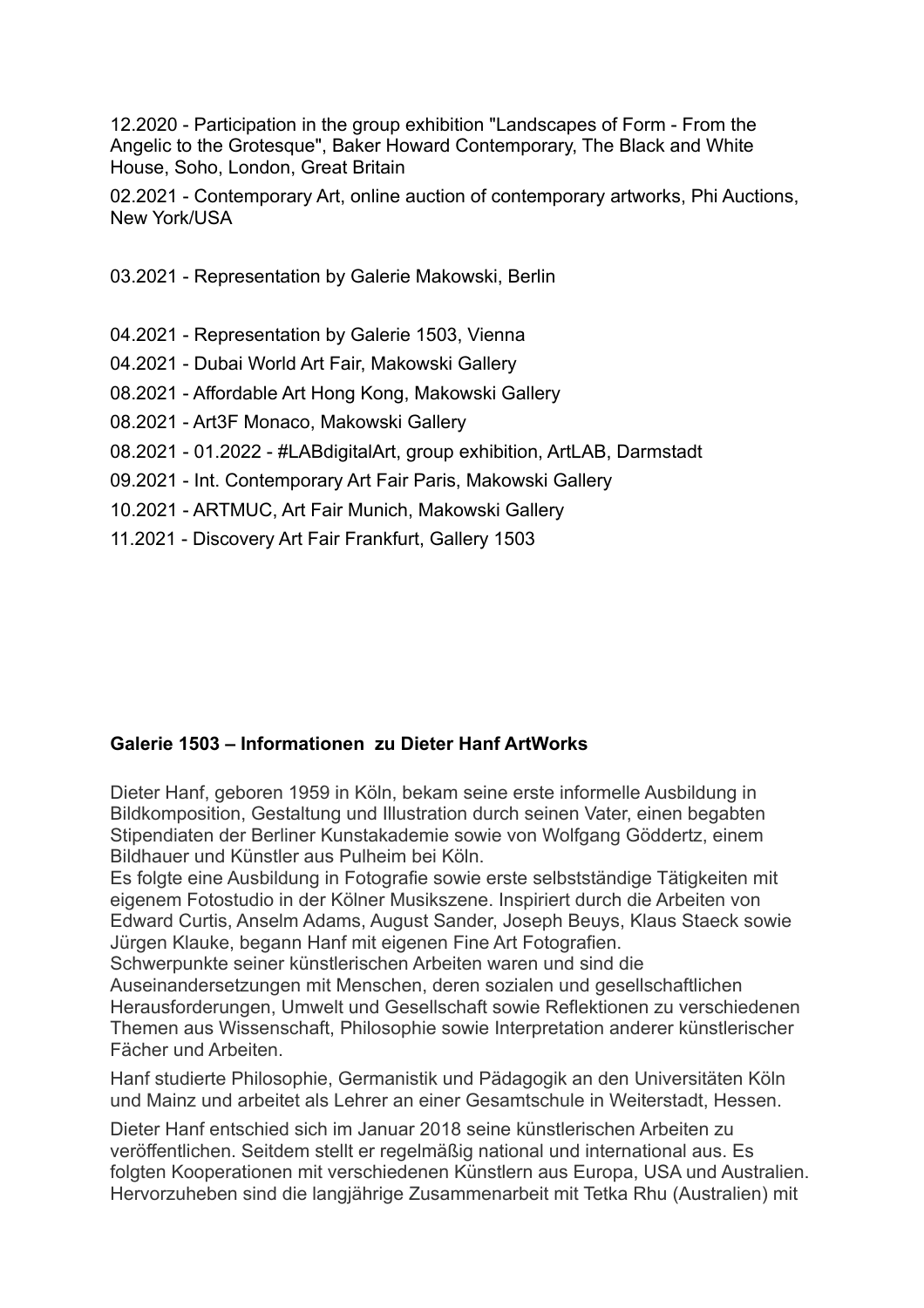bisher 55, exklusiv bei EDGIC Artists Ltd. veröffentlichten Kunstwerken, der Zusammenarbeit mit Ashley De Loan (USA) mit bislang 6 Kunstwerken zum Thema Matrix Mixer und Digital Well-Being.

Hervorzuheben ist außerdem das Dusek & Hanf, Art and Furniture Project. Bea Dusek aus Prag polstert per Hand hochwertigste, ebenfalls handgefertigte Möbelrahmen mit individuell gefertigten Möbelstoffen im gleichen Design, wie Dieter Hanfs Kunstwerken auf. Es entstehen exklusive Ensemble aus dem original Kunstwerk sowie je einem oder mehrerer außergewöhnlicher Möbel, welche konsequent der Kunst folgen.

In Kooperation mit Stan Bert Singer, einem Maler aus Wien, der Meistertechniken der Renaissance weiterentwickelte, arbeitet Hanf zurzeit an einer Serie zum Thema "Moderne Madonnen", bei der es um eine zeitgenössische, wie kritische Auseinandersetzung mit dem christlichen Topic Madonna geht. Ausstellung in Wien, Prag und Frankfurt sind für 2021 in Vorbereitung.

Als Autor schreibt Hanf Essays über gesellschaftliche sowie künstlerische Themen unter anderem für Luxury Splash of Art, ein Lifestyle und Kunstmagazin aus London.

Nachweis der künstlerischen Tätigkeiten:

01.2018 – Erste Veröffentlichung künstlerischer Arbeiten auf LinkedIn

02.2018 - #DC18, Gruppenausstellung, Downtown Chiado, Atelier Natalya Gromacho, Lissabon/Portugal

04.2018 – EDGIC Artist, Aufnahme als Einzelkünstler mit 30 Kunstwerken

06.2018 - EDGIC Artist, Aufnahme als Kunstkooperation mit Tetka Rhu aus Australien, als Rhu & Hanf Art Collaboration mit inzwischen 55 Kunstwerken

06.2018 – Eye Photo-Magazine, Feature Dieter Hanf, Vienna/Austria

05.2019 – Internationale Kunstaustellung, Galerie Achtzig, Berlin/Germany

06.2019 – Moon Dreaming, 50th anniversary of Moon Landing, Gruppenausstellung, Galeria Monteoliveto at Galerie Etienne de Causans Paris/France

07.2019 – Moon Dreams, 3D virtual Solo Ausstellung, Kunstmatrix, Berlin

08.2019 – ArtExpo Zürich, Gruppenausstellung, Artbox Project 1.0, Zurich/Schweiz

08.2019 – Gründung des internationalen Dusek & Hanf Art and Furniture Project, Zusammenarbeit mit Bea Dusek, Designerin aus Prag, Tschechische Republik

11.2019 – Welcome to the Pleasure Dome, 3D virtuelle Solo Ausstellung, Kunstmatrix, Berlin